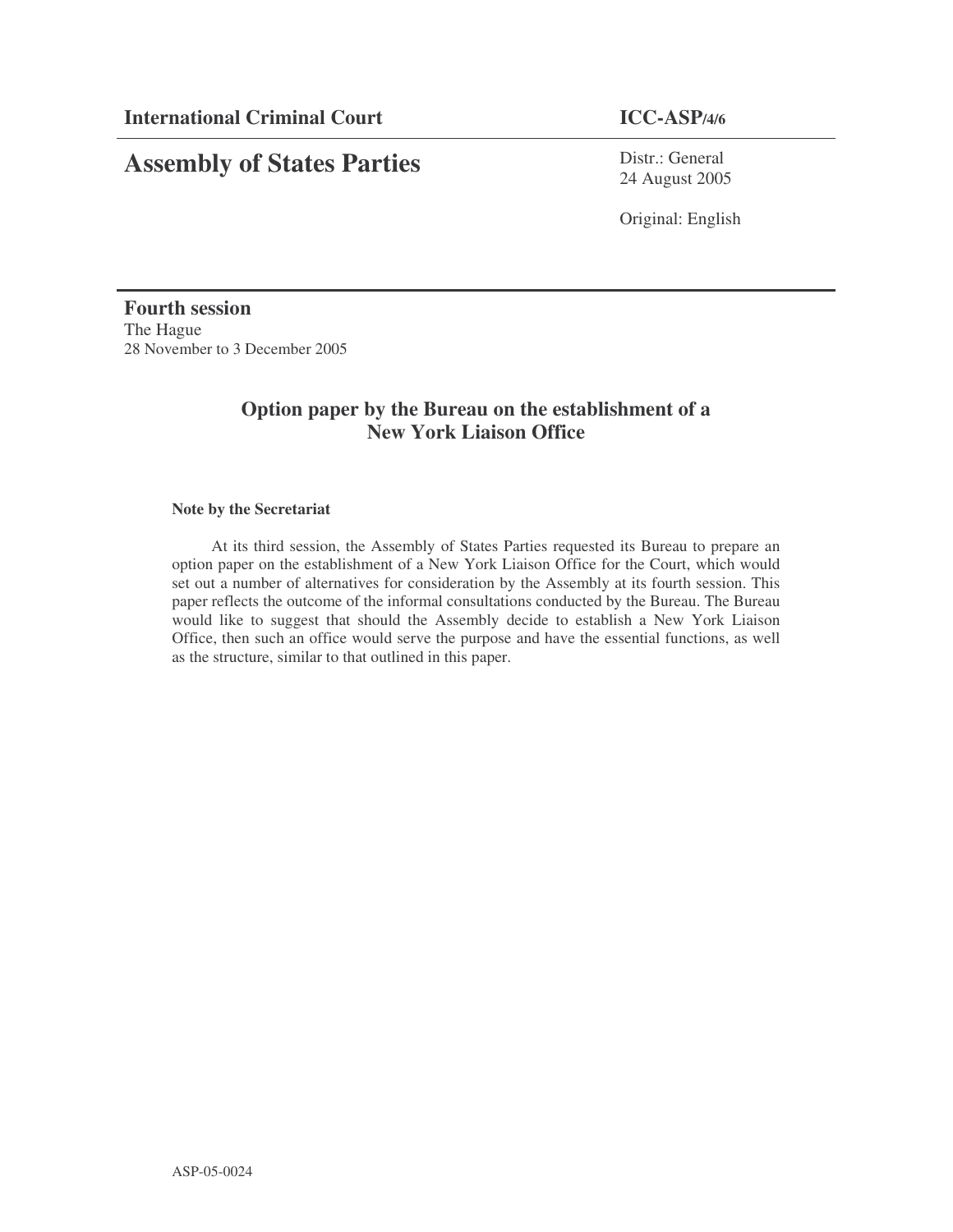#### Introduction

1. At its third session in The Hague in September 2004, the Assembly of State Parties to the Rome Statute of the International Criminal Court ("the Court") endorsed the recommendation of the Working Group on the Programme Budget for 2005 that further consideration of the possibilities for direct liaison between the relevant organs of the Court and interlocutors in New York be undertaken by the Assembly at its fourth session, on the basis of the study of an option paper by the Bureau. With a view to preparing such an option paper, the Bureau established a working group to consider "the relationship between the United Nations and the Court including the issue of a New York liaison office". The working group held four sessions of meetings in New York at which delegations shared their views on the idea of a New York liaison office for the Court. Delegations were divided on the necessity for a New York liaison office. Despite their differing views on the principle of establishing a liaison office, delegations cooperated in preparing an option paper that represents a viable model in terms of structure, functions and budget for a New York liaison office in the event that the Assembly of State Parties elects to establish such an office. This document is presented as the Bureau's Option Paper on the Establishment of a New York Liaison Office for the Assembly of State Parties to consider and decide whether it wishes to establish a New York liaison office.

# Purpose

2. The creation of a New York liaison office is aimed at providing support to the Court's investigations, field operations and general functions through facilitating interaction between the organs of the Court and the Secretariat of the Assembly of State Parties on the one hand and the United Nations and its agencies on the other. A New York liaison office would also help to ensure the successful implementation of the Relationship Agreement between the International Criminal Court and the United Nations and the requisite operational cooperation between the two institutions. Furthermore, a permanent New York presence would allow sustained dialogue on matters of ongoing concern to the Court. A New York office would enable the Court to react promptly to emergencies involving issues of cooperation with the United Nations.

# Essential functions

3. The establishment of general cooperation with the United Nations and its agencies requires building networks within the United Nations system, which can be done only through sustained and continuous personal contacts. Sporadic visits of Court officials to New York and electronic communication, although useful, are not substitutes for sustained and continuous personal contact with the United Nations. The cultivation of networks is critical for the Court to keep abreast of, and anticipate developments which may affect its operations. Without an established New York presence, the Court risks being unprepared for developments or taking decisions on the basis of outdated information. At the same time, decisions may be taken by actors in New York on the basis of outdated or inaccurate information about the Court. Furthermore, the resolution of specific issues often requires substantial formal or informal contacts which cannot be effectively sustained from The Hague. In other cases, a New York office would facilitate urgent cooperation and action.

4. A New York office would provide practical administrative, logistical and operational support for the activities of the Court, as well as those of its various organs and the Secretariat of the Assembly of States Parties ("the Assembly"). It would also provide support to the Bureau of the Assembly in New York, its working groups and, as far as possible, the President of the Bureau. The liaison office may, as circumstances dictate, depending upon demands from its clients, prioritize its responsibilities, which would include the following: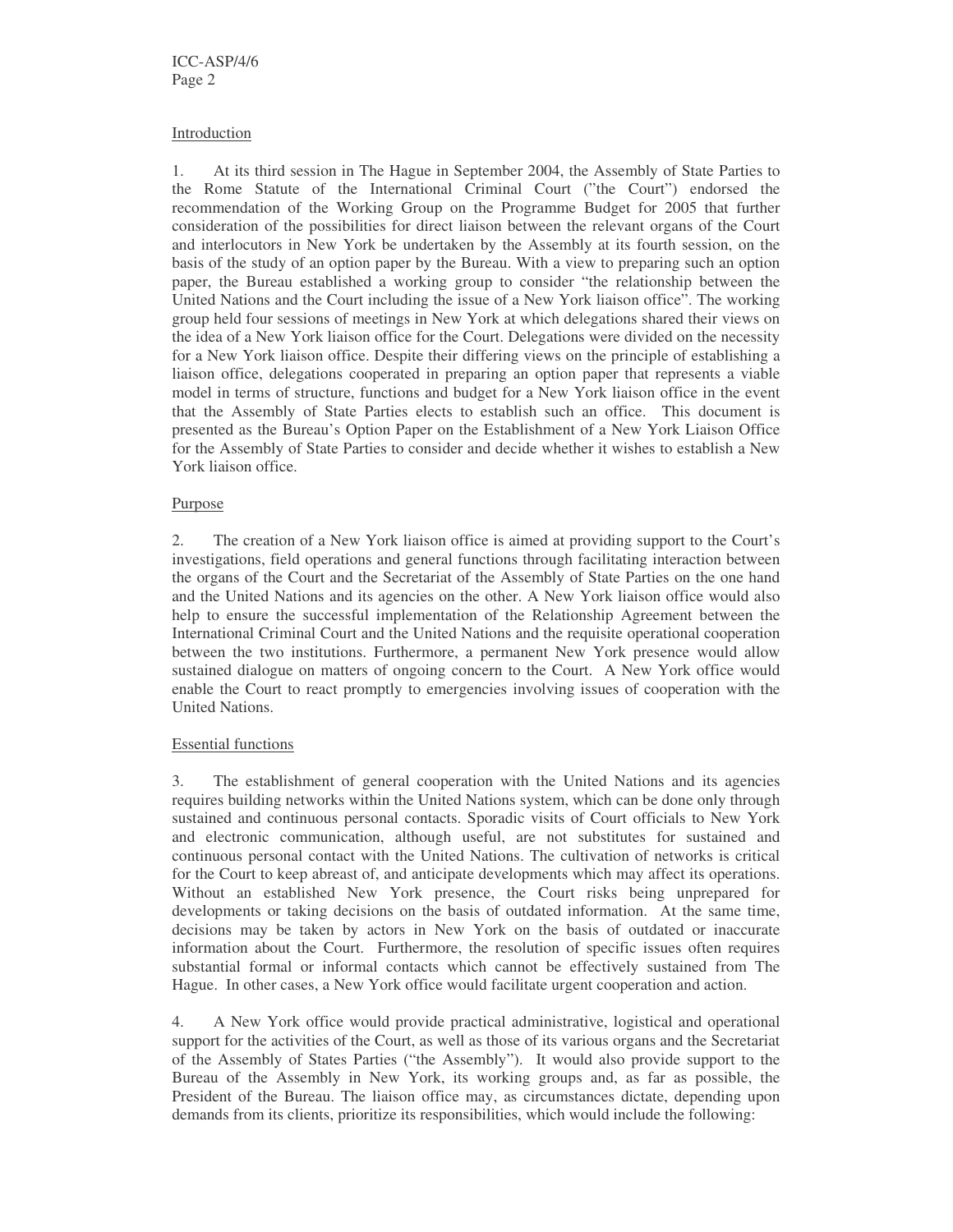#### *For the Court:*

(i) Establishing formal contacts and informal networks to enable the Court to keep abreast of developments at the United Nations;

(ii) Facilitating effective communication and day-to-day interaction between the Court, the United Nations Secretariat and the various United Nations programmes, funds, offices and specialized agencies, including representing the Court before the United Nations;

(iii) Maintaining regular and continuous contact and cooperation with Permanent Missions, international and regional organizations, and non-governmental organizations having consultative status with the Economic and Social Council of the United Nations; (iv) Arranging for the collection, analysis, publication and dissemination of information relating to issues of mutual interest to the Court and the United Nations;

(v) Consulting and cooperating with the United Nations Secretariat on administrative, financial, personnel and other issues, such as the exchange of personnel; (vi) Arranging and servicing meetings, and providing other logistical support for visits by Court officials to the United Nations;

(vii) Overseeing operational arrangements between the Prosecutor or the Court and the various United Nations programmes, funds, offices and specialized agencies;

(viii) Facilitating timely resolution of problems in the field by serving as a channel of communication between the Court and various divisions responsible for United Nations operations in the field (Democratic Republic of the Congo and Sudan);

(ix) Ensuring technical support needed by the Prosecutor from the United Nations for investigations.

#### *For the Secretariat of the Assembly and States Parties:*

(i) Carrying out logistical arrangements and providing technical support for the Assembly, including its President, Bureau and subsidiary bodies;

(ii) Undertaking communication with States Parties, particularly those without representation in The Hague;

(iii) Establishing relationships with, and as necessary promoting ratification of the Rome Statute among States not party to the Statute;

(iv) Facilitating and servicing deliberations among States Parties in relation to Court issues, particularly in connection to activities of the Assembly, including its Bureau and New York based subsidiary bodies.

#### Structure of the Office

5. In view of its administrative and operational character, the office should be attached to the Registry. It would serve the organs of the Court and the Secretariat of the Assembly, and would take instructions from and report directly to officials in The Hague. Although the office would be responsible for assisting the Court as a whole, measures would be implemented to respect the independence of the Prosecutor.

6. Initially, the office could be operated by two staff members, one P-5 and one G-5. The recruitment of the office's permanent staff would be conducted in an open and transparent manner, in accordance with the procedures of the Court.

7. Ideally, the office would be located within United Nations Headquarters. However, given that organization's current space shortage, the alternative would be to situate the office somewhere within the vicinity of the United Nations. The office would be established as a United Nations observer office.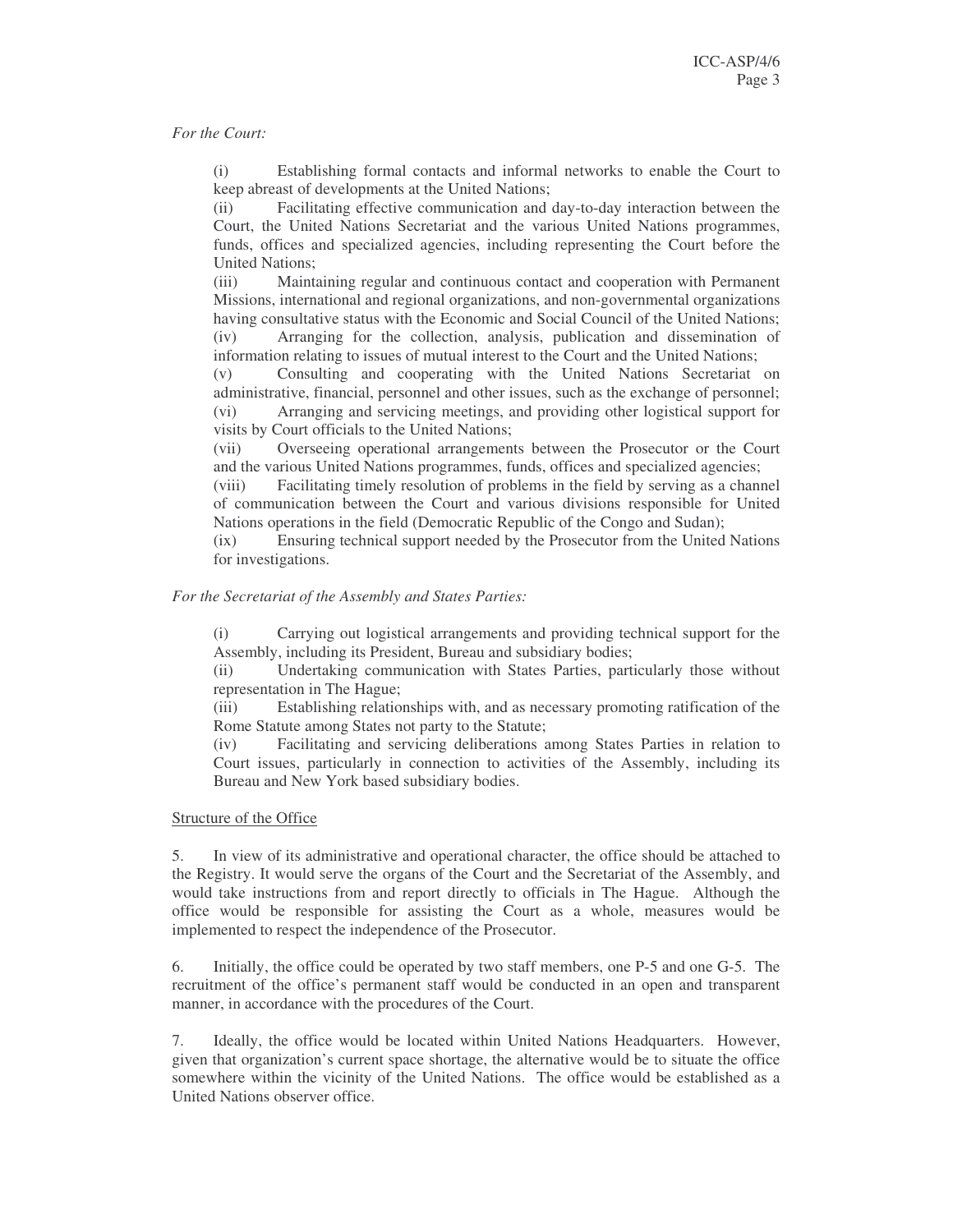8. Furthermore, the liaison office would be covered by the Relationship Agreement between the International Criminal Court and the United Nations. With regard to the host country (the United States of America), the legal situation is more complicated. Under the Agreement between the United Nations and the United States of America regarding the Headquarters of the United Nations (General Assembly resolution 169 (II), of 31 October 1947), the United States would be barred, by virtue of Section 11, from imposing any impediments to transit of officials of the Court to or from the United Nations. But the establishment of an office may require more: either the application to the office of relevant laws granting exemptions to international organizations, or a host country agreement. Negotiating such an agreement may not be a routine matter. In the absence of a host country agreement, the Court may need to explore interim arrangements. The issue of privileges and immunities for the liaison office requires further consideration so as to ensure that the liaison office is inviolable.

#### Financial implications

9. The administrative, financial and other services provided by the Registry would be available to the office to the extent possible. The budget for the office should include costs for the following:

- (i) Personnel (one P-5 post and one G-5 post)
- (ii) Office rental
- (iii) Operations costs (utilities, insurance, etc.)
- (iv) Office equipment and supplies
- (v) Travel and entertainment costs
- (vi) General temporary assistance (during sessions of the Assembly, etc.)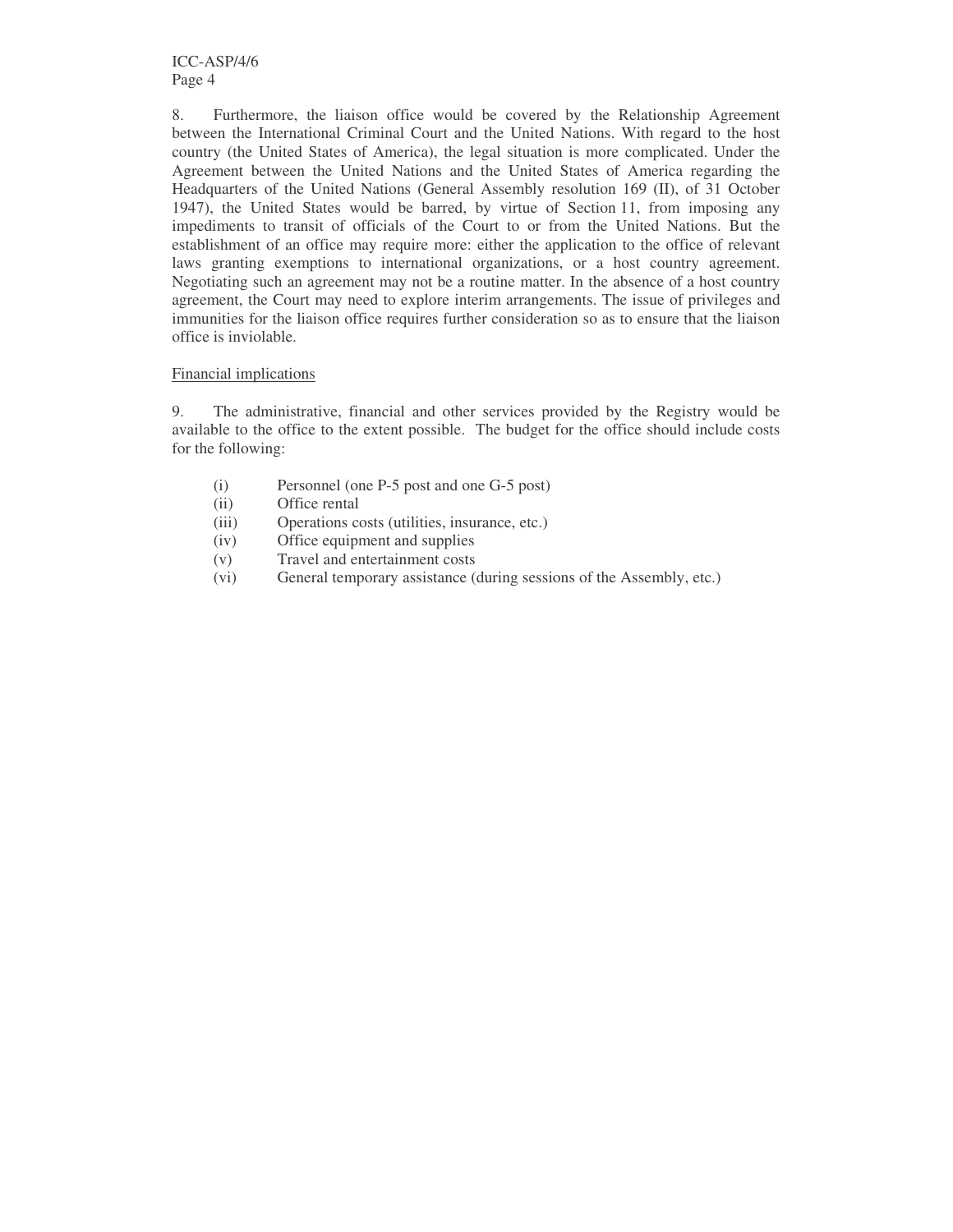**Annex**

# **Proposed Budget for New York Liaison Office**

| Item                                         | Posts<br>2005 | Posts<br>2006  |         |                | Proposed budget 2006<br>(thousands of euros) |         |       |
|----------------------------------------------|---------------|----------------|---------|----------------|----------------------------------------------|---------|-------|
|                                              |               | Situation-     |         |                | Situation-                                   |         |       |
|                                              |               | <b>Basic</b>   | related | Total          | <b>Basic</b>                                 | related | Total |
| Professional staff                           | $\Omega$      |                |         |                | 134                                          |         | 134   |
| General Service staff                        | $\Omega$      |                |         |                | 66                                           |         | 66    |
| Subtotal staff                               | 0             | $\overline{2}$ |         | $\overline{c}$ | 200                                          |         | 200   |
| General<br>temporary<br>assistance           |               |                |         |                | 16.5                                         |         | 16.5  |
| Subtotal other staff                         |               |                |         |                | 16.5                                         |         | 16.5  |
| Travel                                       |               |                |         |                | 6                                            |         | 6     |
| Contractual services<br>General<br>operating |               |                |         |                | 16                                           |         | 16    |
| expenses                                     |               |                |         |                | 47                                           |         | 47    |
| Supplies and materials                       |               |                |         |                | 5                                            |         | 5     |
| Furniture and equipment                      |               |                |         |                | 49                                           |         | 49    |
| Subtotal non-staff                           |               |                |         |                | 123                                          |         | 123   |
| Total sub-programme                          |               |                |         |                | 339.5                                        |         | 339.5 |

*Resource requirements (with one P-5 post and one GS-PL post)*

# **1. Resource requirements of the liaison office**

# **(a) Personnel structure of the liaison office**

1. It is suggested that the staff of the liaison office should initially comprise the Head of Office (P-5) and an Administrative and Technical Assistant (G-5). Provision should also be made for the hiring of general temporary assistance to cater for temporary increases in the workload.

# *Head of the liaison office*

The Head of Office, at the P-5 level, would be responsible for the proper administration of the office and would have overall responsibility for ensuring the servicing of the organs as well as of the Secretariat of the Assembly of States Parties in The Hague. Administratively, the Head of Office would report to the Registrar while, substantively, the incumbent would report directly to the organ that had requested a service.

The incumbent would liaise with and represent the Court before the United Nations and its programmes, funds, offices, specialized agencies and related organizations. He or she would further liaise with representatives of States, non-governmental organizations and the media. In particular, the incumbent would report to and advise the Office of the Prosecutor on relevant issues before the Security Council, support the President of the Assembly, including the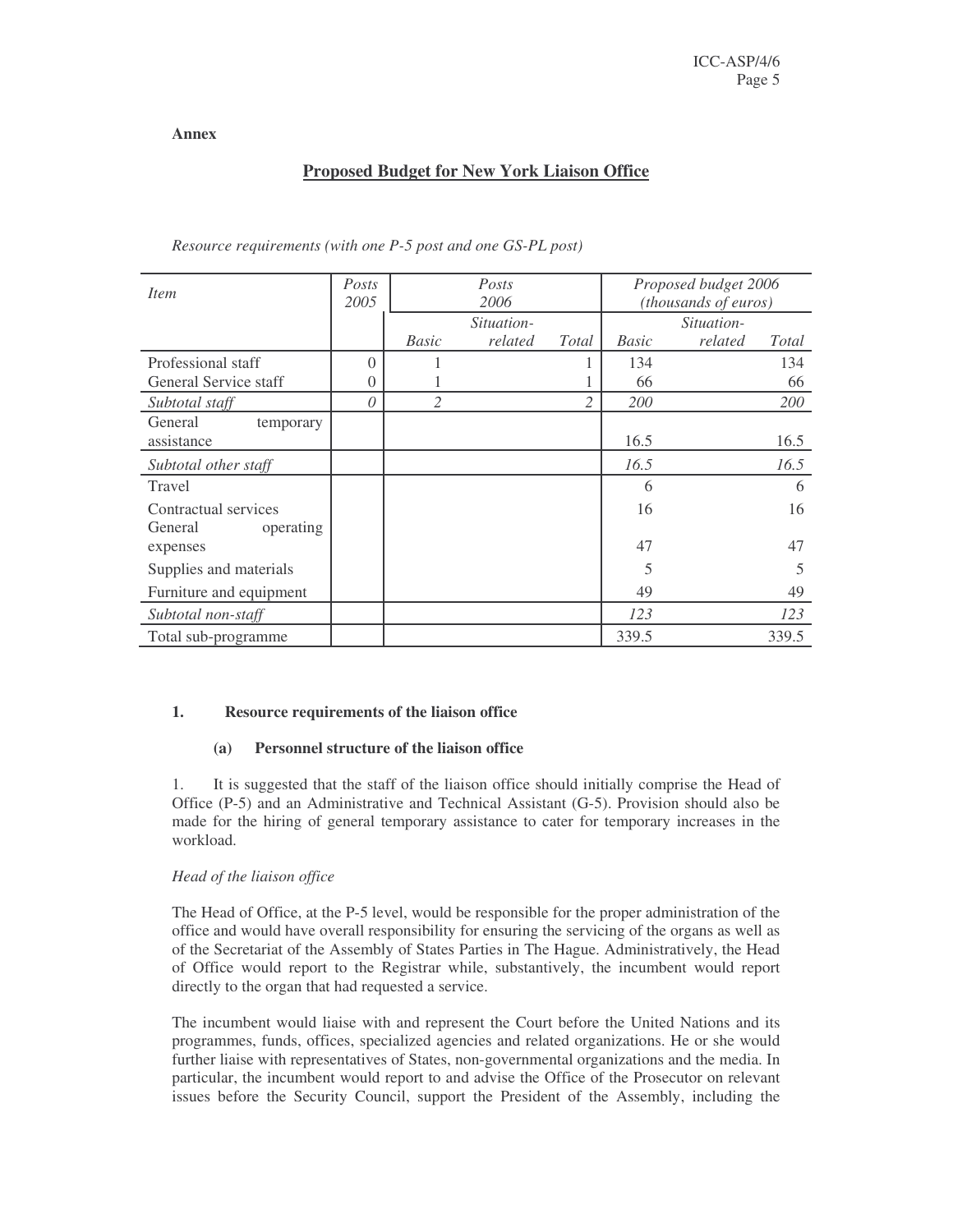ICC-ASP/4/6 Page 6

Bureau, in the discharge of his duties, implement decisions and carry out instructions from the Presidency and the Registry.

# *Administrative and Technical Assistant*

The incumbent would provide administrative and logistical support to the liaison office and to visiting officials from The Hague; organize information resources; and assist with general support to the liaison office, to meetings of the Court and the Bureau and to sessions of the Assembly in New York.

#### *General temporary assistance*

2. Provision is made for the hiring of general temporary assistance at GS-PL level for a period of three months to cater for temporary increases in the workload.

#### **(b) Physical resource requirements of a liaison office**

#### *General operating expenses*

3. It will be necessary to lease office space somewhere in the vicinity of the United Nations Headquarters. It is estimated that premises of up to 890 square feet  $(80 \text{ m}^2)$  would be sufficient to house offices for three people and one meeting room. The office space could be distributed as follows: one office for the Head of Office, one for the Administrative and Technical Assistant, and one for visiting delegates from the Court or for the general temporary assistant. The estimated cost of rent is  $\epsilon$ 29.48 (\$40) per square foot per year.

4. Other costs include utilities, communications running costs for fixed lines, mobile phone costs, commercial access to the internet and costs for meetings.

#### *Furniture and equipment*

5. Furniture and equipment include:

(a) Standard office furniture for three offices and one meeting room.

(b) Office automation: three workstations, two printers, one laptop, a network server, cabling, a standard photocopier and software (consisting of standard software as well as VISIO, MS Project, PDF writer, TRIM).

(c) Two mobile phones, encrypted phones and remote access to e-mail.

6. It is important to point out that the above office automation set-up enables the staff to phone and fax securely to The Hague and to have secure access to e-mail at the Court via remote access.

7. In order to fully integrate the liaison office with the Court in The Hague, additional funds for a communications and network switch ( $\epsilon$ 5,000 and  $\epsilon$ 12,000) as well as the running costs of a dedicated internet line ( $\epsilon$ 84,000 per year) may need to be added.

#### *Contractual services*

8. This would include insurance costs for the liaison office for liability and inventory, security-related costs and miscellaneous costs.

9. To ensure the security and protection of the premises of a liaison office, it is proposed that the office should be equipped with a double-entrance security door, an alarm and buzzer